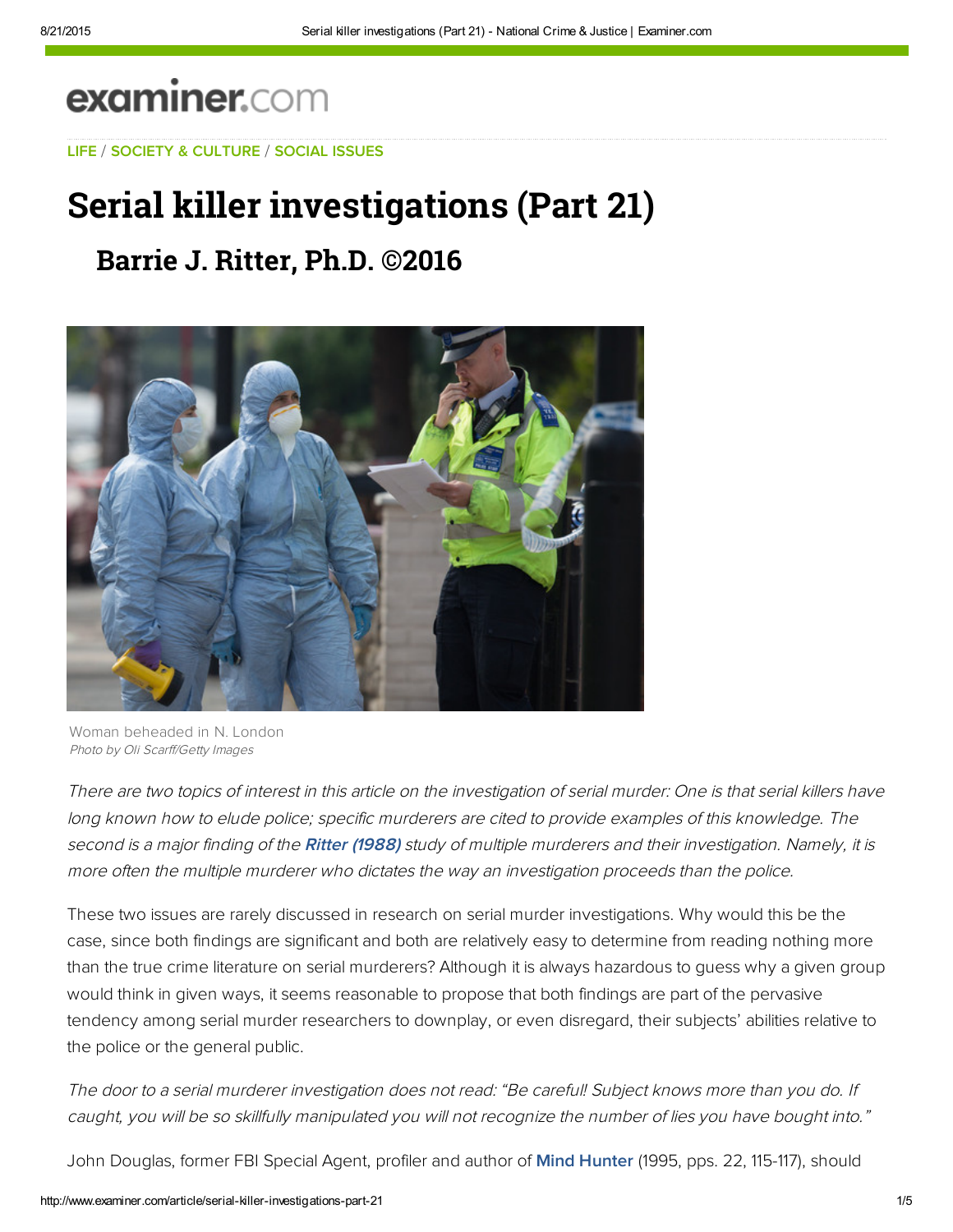#### 8/21/2015 Serial killer investigations (Part 21) National Crime & Justice | Examiner.com

have presumed such a warning. Instead, he chose to use the killer's words and to pursue the truth by that least objective route, by "stepping into the shoes and mind of the . . . killer." Then he failed to verify what he had been told. All this is obvious when Douglas met Charlie Manson, for he came away thinking that what Manson "preached made perfect sense: pollution is destroying the environment, racial prejudice is ugly and destructive, love is right and hate is wrong" (p. 115). Yet Douglas observes, without comment, the fact that Manson still had the swastika symbol tattooed on his forehead. Testimony and depositions show that Manson thought blacks were inferior to whites and that their only role was to serve white man's needs (Bugliosi & Gentry, 1974, [pp.225-226\).](http://%20bit.ly/1pn6Dpm) He wanted a race war in which "blackie" would win but be incapable of running the nation so Manson and his group would take over. That is what "helter skelter" meant to the Family. Douglas believes Manson thinks hate is wrong. But Manson is far better known for his view that it is not wrong to kill.

Says [Douglas](http://amzn.to/1pfw9wl), "After listening to Manson, I believe that he did not. . .intend the murders of Sharon Tate and her friends; that, in fact, he lost control of the situation and his followers," whom Douglas refers to as "inadequate nobodies" (Douglas, 1995, p. 116). Who but Douglas believes Manson knew nothing of the killings beforehand? Who but Douglas does not know that Manson was the former nobody who was surrounded by college kids — football players, former prom queens, most from good [middle-class](http://bit.ly/1pn6Dpm) homes (Bugliosi & Gentry, 1974, [Ritt](http://pubnation.com/)[er,](http://bit.ly/1ubDkdG) 1988)?

Douglas (1995, pp.116-117) believes Manson would have done an excellent job at the FBI's Behavioral Science Unit. [Manson as an FBI agent?] He concludes his assessment of Manson in this way: If Manson were freed, "knowing what I do about him, I wouldn't expect him to be a serious violent threat. . . . I wouldn't expect him to kill. The biggest threat would be from the misguided losers who would gravitate to him and proclaim him their god and leader." Douglas is no less misguided than the "losers" and "inadequate nobodies" he labels Manson's followers.

#### . . .

The multiple-victim murderer may dictate the nature of the investigation in several ways. For instance, there have been multiple murderers who have known how to keep their crimes completely unknown to the police. They have been able to do so because of two major factors working in conjunction with each other: (1) there were no bodies to be found, as victims had been buried, burned or destroyed in such a way as to eliminate all, or almost all, traces of the victims. Or victims were deposited nude, without anything with which to identify them, and sometimes far from the crime scene; and (2) the murders remained undetected because the killers took advantage of the chaos of war (e.g. the Frenchmen, Henri Landru, during WWI, and Marcel Petiot, WWII), the lack of communication between police jurisdictions (e.g. most of the Ted Bundy case), or the failure of police in certain areas to take action on the majority of missing persons reports (e.g. the Houston case of Dean Corll).

Here are a few of the examples illustrating that some serial killers have known how to elude police:

England's Ian Brady, for instance, decided to switch from children to teenaged victims precisely because the disappearance of very young victims attracted too much attention. He explained to a potential follower that ["Teenagers](http://bit.ly/1raDNfZ) is [sic] a better bet, they get forgotten an' [sic] labeled as missin' [sic] perrsons [sic]" (Williams, 1968, p. 246).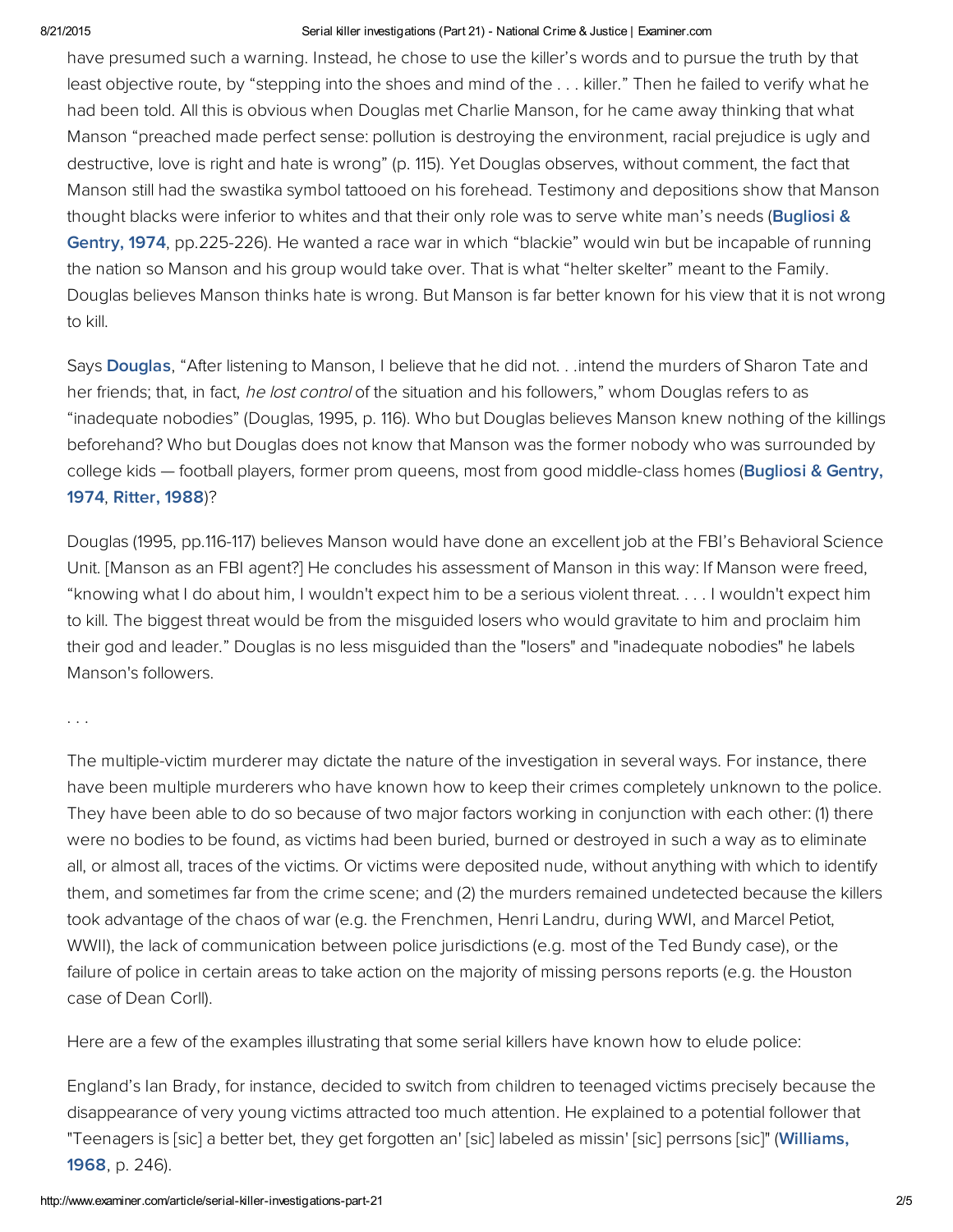#### 8/21/2015 Serial killer investigations (Part 21) National Crime & Justice | Examiner.com

In the Houston case of Dean Corll, the same idea about teenagers being a "good bet" for killing and eluding the police, is evident in Corll's actions. Here both the victims and killers came, for the most part, from the same small area of Houston known as the Heights. Corll knew he was not putting himself in jeopardy, despite his killing of so many boys for whom missing reports were filed. If he did not know from the beginning, he had to have learned eventually that the police were not inclined to investigate the disappearances of teens who were being rationalized and neutralized as mere runaways and passed off to press and parents as the same ([Olsen, 1974](http://bit.ly/1raDyl6)).

Later, John Gacy would study the Corll case and commit a similar series of crimes in Chicago. Gacy was a most receptive audience when the Houston police had expressed their attitudes toward the victims in the Corll case. The Houston police had said that the kids were nothing more than male whores who knew what they were getting into (Olsen, 1974). Gacy would subsequently claim that he was ridding the world of trash, of homosexual hustlers. In Chicago, there were missing persons reports in two "Police Areas" naming Gacy as someone acquainted with the victims, but there was never any follow-up or link at that point in the Gacy case ([Sullivan with Maiken, 1983](http://bit.ly/1qk9oIe)).

The Ritter (1988) study reported that, in 16 out of 27 cases (or almost 60 percent), the police either did not know that any murders had been committed or were not aware that crimes they considered isolated were actually linked. It was found that local police departments, almost without exception, took the attitude that murders were never part of a series, unless this had somehow been proven to be the case. It was also found that the impetus for investigating the murders as a series was usually the behavior of the murderer: specifically, the murderer increased the frequency and brutality of their crimes so that police (and press) would have to take notice.

This is the first of a two-part article; the second part is also published today and will continue from here.

#### SUGGESTED LINKS

- [Serial killers The investigation \(Part 20 of Ritter study\)](http://www.ritterhomicideresearch.com/articles/Part-20.pdf)
- [Serial killers The investigation \(Part 19 of Ritter study\)](http://www.ritterhomicideresearch.com/articles/Part-19.pdf)
- [Serial killers' methods of operation, Part 18](http://www.ritterhomicideresearch.com/articles/Part-18.pdf)
- [Increasing frequency and brutality in a series of murders](http://www.ritterhomicideresearch.com/articles/Increasing-frequency-and-brutality-in-a-series-of-murders.pdf)
- [The dynamics of sequential progression in serial murders](http://www.ritterhomicideresearch.com/articles/The-dynamics-of-sequential-progression-in-serial-murders.pdf)